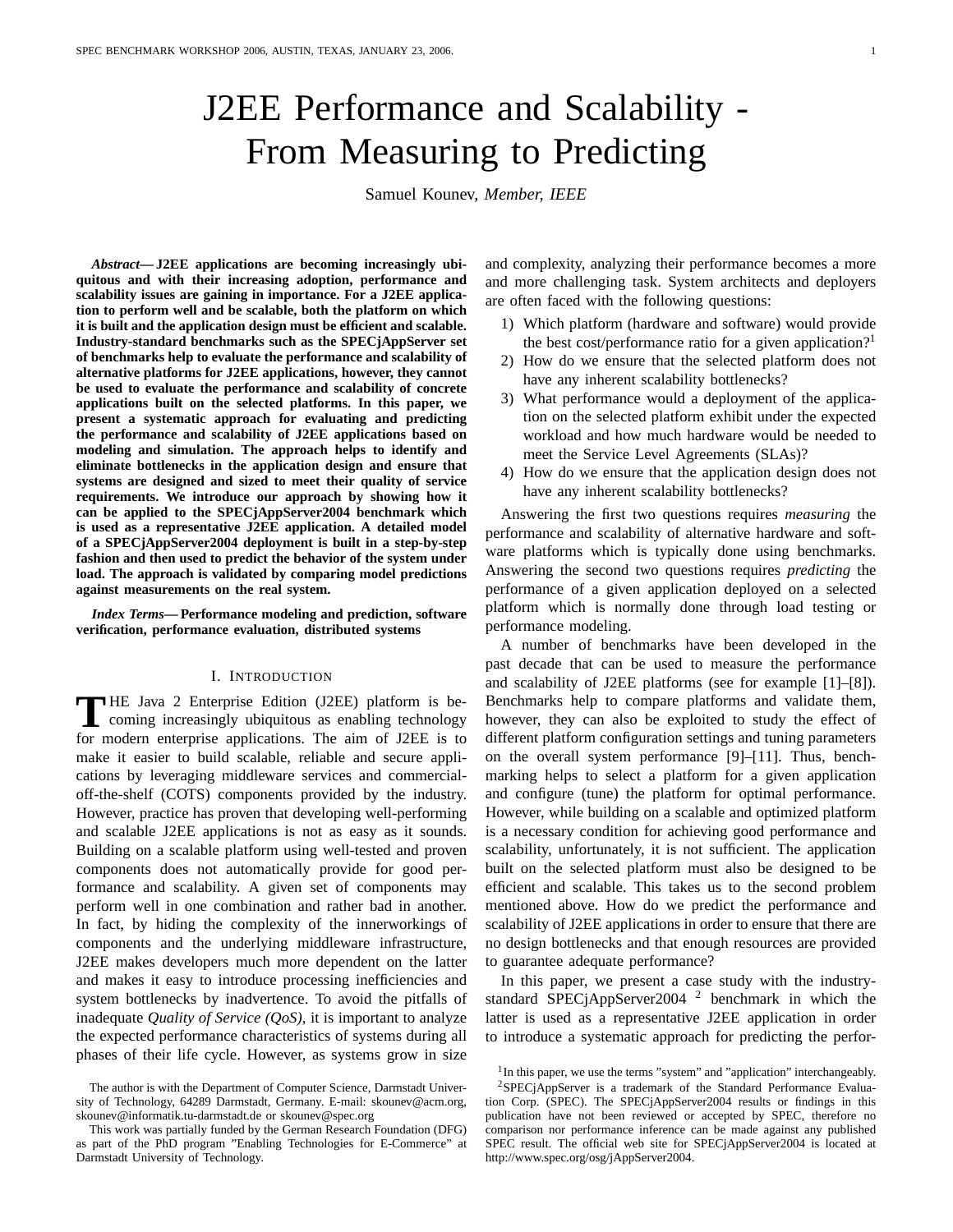mance and scalability of J2EE applications. The approach used is based on performance modeling and simulation. A detailed model of a SPECjAppServer2004 deployment is built in a stepby-step fashion. The model is validated and used to predict the system performance for several deployment configurations and workload scenarios of interest. In each case, the model is analyzed by means of simulation. In order to validate the approach, the model predictions are compared against measurements on the real system. It is demonstrated how some complex aspects of system behavior such as composite transactions and asynchronous processing can be modeled.

The rest of the paper is organized as follows. We start with an introduction of the SPECjAppServer2004 benchmark in Section II. In Section III, a detailed model of a SPECjApp-Server2004 deployment is built in a step-by-step fashion. The model is validated and used to predict the performance of the system for several different scenarios. It is shown how the model predictions can be used for performance analysis and capacity planning. Finally, in Section IV, the paper is wrapped up with some concluding remarks.

#### II. THE SPECJAPPSERVER2004 BENCHMARK

SPECjAppServer2004 is a new industry standard benchmark for measuring the performance and scalability of J2EE application servers. SPECjAppServer2004 was developed by SPEC's Java subcommittee which includes BEA, Borland, Darmstadt University of Technology, Hewlett-Packard, IBM, Intel, Oracle, Pramati, Sun Microsystems and Sybase. It is important to note that even though some parts of SPECjAppServer2004 look similar to SPECjAppServer2002, SPECjAppServer2004 is much more complex and substantially different from previous versions of SPECjAppServer. It implements a new enhanced workload that exercises all major services of the J2EE platform in a complete end-to-end application scenario. The SPECjAppServer2004 workload is based on a distributed application claimed to be large enough and complex enough to represent a real-world e-business system [2]. It has been specifically modeled after an automobile manufacturer whose main customers are automobile dealers. Dealers use a Web based user interface to browse the automobile catalogue, purchase automobiles, sell automobiles and track dealership inventory.



Fig. 1. SPECjAppServer2004 business model.

As depicted on Figure 1, SPECjAppServer2004's business model comprises five domains: customer domain dealing with customer orders and interactions, dealer domain offering Web based interface to the services in the customer domain, manufacturing domain performing "just in time" manufacturing operations, supplier domain handling interactions with external suppliers, and corporate domain managing all customer, product and supplier information. The customer domain hosts an order entry application that provides some typical online ordering functionality. Orders for more than 100 automobiles are called *large orders*. The dealer domain hosts a Web application (called dealer application) that provides a Web based interface to the services in the customer domain. Finally, the manufacturing domain hosts a manufacturing application that models the activity of production lines in an automobile manufacturing plant.

There are two types of production lines, *planned lines* and *large order lines*. Planned lines run on schedule and produce a predefined number of automobiles. Large order lines run only when a large order is received in the customer domain. The unit of work in the manufacturing domain is a *work order*. Each work order moves along three virtual stations which represent distinct operations in the manufacturing flow. In order to simulate activity at the stations, the manufacturing application waits for a designated time (333 ms) at each station. Once the work order is complete, it is marked as completed and inventory is updated. When inventory of parts gets depleted suppliers need to be located and *purchase orders (POs)* need to be sent out. This is done by contacting the supplier domain which is responsible for interactions with external suppliers.

All the activities and processes in the five domains described above are implemented using J2EE components (Enterprise Java Beans, Servlets and Java Server Pages) assembled into a single J2EE application that is deployed in an application server running on the *System Under Test (SUT)*. The only exception is for the interactions with suppliers which are implemented using a separate Java servlet application called *supplier emulator*. The latter is deployed in a Java-enabled Web server on a dedicated machine. The workload generator is implemented using a multi-threaded Java application called *SPECjAppServer driver*. The driver is made of two components - *manufacturing driver* and *DealerEntry driver*. The manufacturing driver drives the production lines in the manufacturing domain and exercises the manufacturing application. It communicates with the SUT through the RMI (Remote Method Invocation) interface. The DealerEntry driver emulates automobile dealers using the dealer application in the dealer domain to access the services of the order entry application in the customer domain. It communicates with the SUT through HTTP and exercises the dealer and order entry applications using three operations referred to as *business transactions*:

- 1) Browse browses through the vehicle catalogue
- 2) Purchase places orders for new vehicles
- 3) Manage manages the customer inventory

Each business transaction emulates a specific type of client session comprising multiple round-trips to the server. For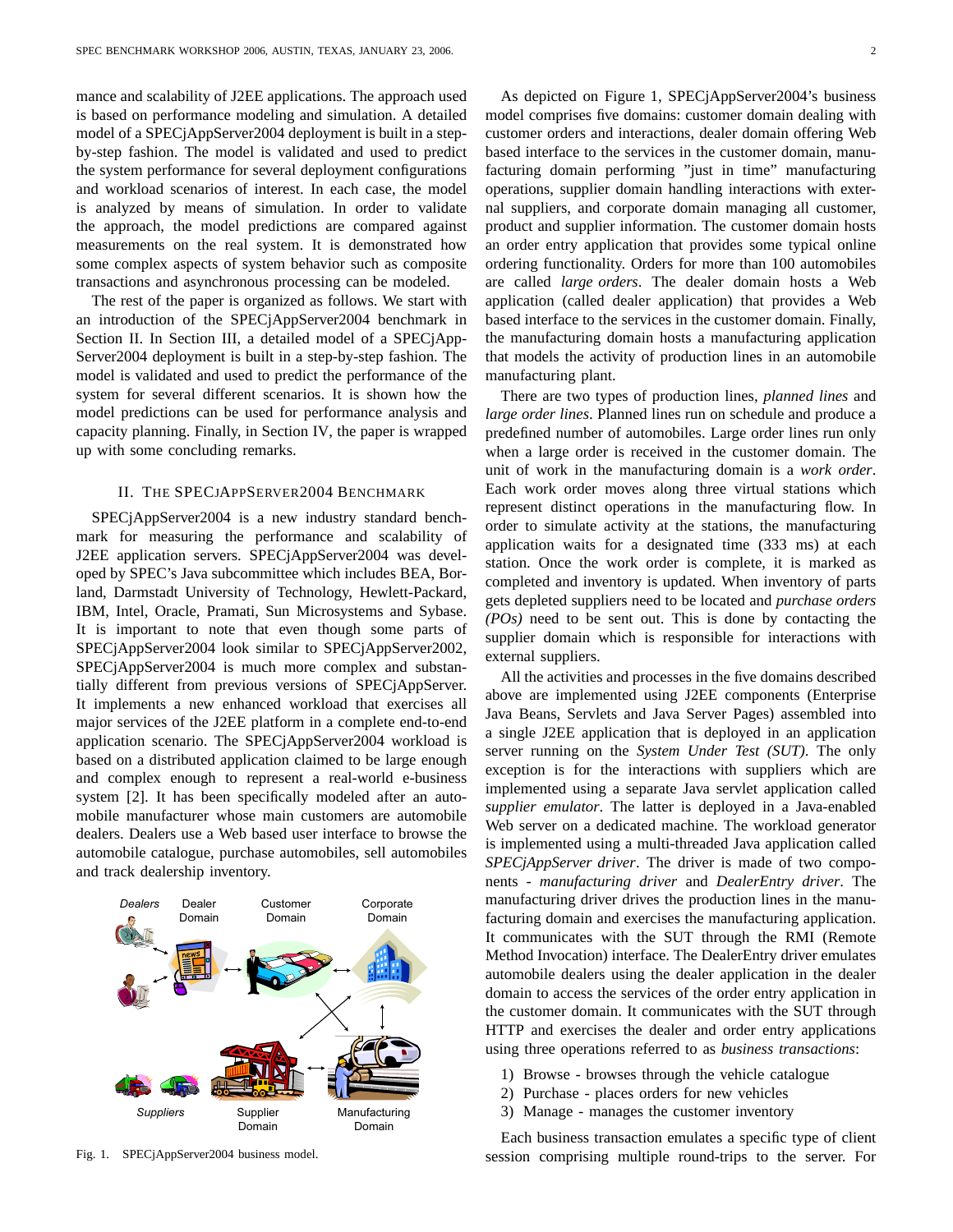example, the Browse transaction navigates to the vehicle catalogue web page and then pages a total of thirteen times, ten forward and three backwards. A relational DBMS is used for data persistence and all data access operations use entity beans which are mapped to tables in the SPECjAppServer database. Data access components follow the guidelines in [12] to provide maximum scalability and performance.

# III. CASE STUDY: MODELING SPECJAPPSERVER2004

In this section, we present a detailed case study with SPECjAppServer2004 which demonstrates our approach for modeling J2EE applications and predicting their performance under load. Note that in [13] and [14], we modeled previous versions of the benchmark using Queueing Petri Net (QPN) models and Queueing Network (QN) models, respectively. In both cases, we ran against some serious problems stemming from the size and complexity of the system modeled. These problems were addressed in [15] by means of SimQPN - our tool for analyzing QPN models using simulation. In this paper, we present another application of SimQPN, this time analyzing QPN models of SPECjAppServer2004. However, the models considered here span the whole benchmark application and are much more complex and sophisticated. Thanks to the increased modeling accuracy and representativeness, the models demonstrate much better predictive power and scalability than what was achieved in our previous work. The case study presented here is the first comprehensive validation of our modeling approach on a *complete end-to-end* DCS, representative of today's real-life systems.

In our validation, we consider multiple scenarios varying the transaction mix and workload intensity. To achieve this, we had to modify the SPECjAppServer2004 driver to make it possible to precisely configure the transaction mix injected. Therefore, since we use a modified version of the driver, we would like to note that the SPECjAppServer2004 tests conducted as part of this study are **not** comparable to standard SPECjAppServer2004 results. Moreover, since our results have not been reviewed by SPEC, any comparison or performance inference against published benchmark results is strictly prohibited.

# *A. Motivation*

Consider an automobile manufacturing company that wants to exploit e-business technology to support its order-inventory, supply-chain and manufacturing operations. The company has decided to use the J2EE platform and is in the process of developing a J2EE application. Lets assume that the first prototype of this application is SPECjAppServer2004 and that the company is testing the application in the deployment environment depicted in Figure 2. This environment uses a cluster of WebLogic servers (WLS) as a J2EE container and an Oracle database server (DBS) for persistence. A third-party HTTP load balancer is employed to distribute the load over the WebLogic servers. We assume that all servers in the WebLogic cluster are identical and that initially only two servers are available.



Application Server Cluster

Database Server

Fig. 2. SPECjAppServer2004 deployment environment.

Load Balancer

Dealers

The company is now about to conduct a performance evaluation of their system in order to find answers to the following questions:

- *•* For a given number of WebLogic servers, what level of performance would the system provide?
- How many WebLogic servers would be needed to guarantee adequate performance under the expected workload?
- *•* Will the capacity of the single load balancer and single database server suffice to handle the incoming load?
- *•* Does the system scale or are there any other potential system bottlenecks?

The following sections show how these questions can be addressed by means of our performance modeling and prediction approach.

#### *B. Performance Modeling and Prediction Approach*

Our approach builds on the methodologies proposed by Menascé, Almeida and Dowdy in [16]–[20], however, a major difference is that our approach is based on Queueing Petri Net (QPN) models as opposed to conventional Queueing Network (QN) models and it is specialized for distributed component-based systems. QPN models are more sophisticated than QN models and enjoy greater modeling power and expressiveness. As shown in [13], QPN models lend themselves very well to modeling J2EE applications and provide a number of advantages over conventional QN models.

The modeling process includes the following steps:

- 1) Establish performance modeling objectives.
- 2) Characterize the system in its current state.
- 3) Characterize the workload.
- 4) Develop a performance model.
- 5) Validate, refine and/or calibrate the model.
- 6) Use model to predict system performance.
- 7) Analyze results and address modeling objectives.

It is important to note that the modeling process is iterative in nature and the above steps might have to be repeated multiple times as the system and workload evolve. In the following sections, we go through each of the seven steps and show how they are applied to our scenario. For a more general discussion of the methodology refer to [21].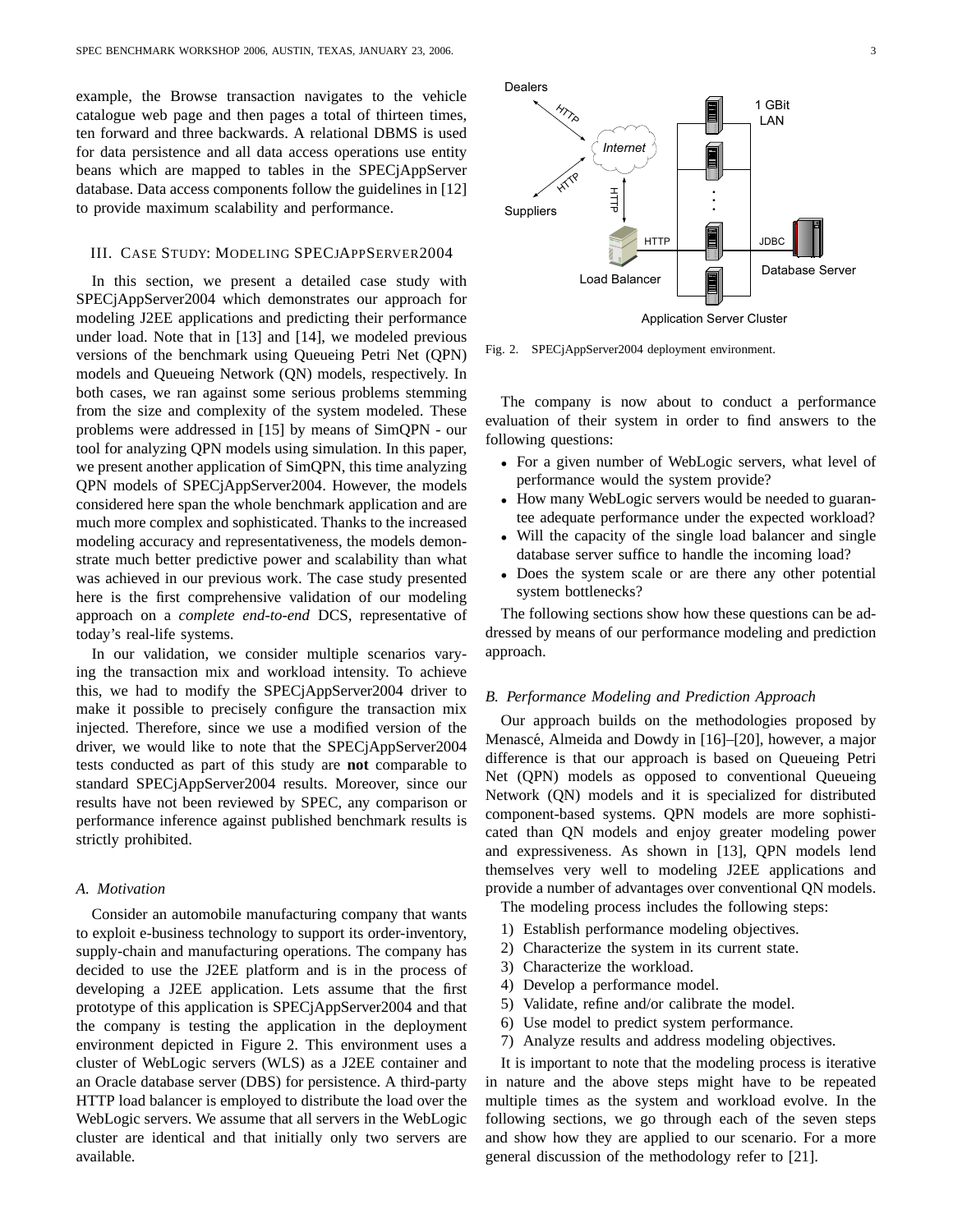#### *C. Step 1: Establish performance modeling objectives.*

Some general goals of the modeling study were listed above. At the beginning of the modeling process, these goals need to be made more specific and precise. Lets assume that under normal operating conditions the company expects to have 72 concurrent dealer clients (40 Browse, 16 Purchase and 16 Manage) and 50 planned production lines. During peak conditions, 152 concurrent dealer clients (100 Browse, 26 Purchase and 26 Manage) are expected and the number of planned production lines could increase up to 100. Moreover, the workload is forecast to grow by 300% over the next 5 years. The average *dealer think time* is 5 seconds, i.e. the time a dealer "thinks" after receiving a response from the system before sending a new request. On average 10% of all orders placed are assumed to be large orders. The average delay after completing a work order at a planned production line before starting a new one is 10 seconds. Note that all of these numbers were chosen arbitrarily in order to make our motivating scenario more specific. Based on these assumptions the following concrete goals are established:

- *•* Predict the performance of the system under normal operating conditions with 4 and 6 WebLogic servers, respectively. What would be the average transaction throughput, transaction response time and server CPU utilization?
- *•* Determine if 6 WebLogic servers would be enough to ensure that the average response times of business transactions do not exceed half a second during peak conditions.
- *•* Predict how much system performance would improve if the load balancer is upgraded with a slightly faster CPU.
- *•* Study the scalability of the system as the workload increases and additional WebLogic servers are added.
- *•* Determine which servers would be most utilized under heavy load and investigate if they are potential bottlenecks.

# *D. Step 2: Characterize the system in its current state.*

In this step, the system is described in detail, in terms of its hardware and software architecture. The goal here is to obtain an in-depth understanding of the system architecture and its components. The latter is essential for building representative models.

As shown in Figure 2, the system we are considering has a two-tier hardware architecture consisting of an application server tier and a database server tier. Incoming requests are evenly distributed across the nodes in the application server cluster. For HTTP requests (dealer application) this is achieved using a software load balancer running on a dedicated machine. For RMI requests (manufacturing application) this is done transparently by the EJB client stubs. The application logic is partitioned into three layers: presentation layer (Servlets/JSPs), business logic layer (EJBs) and data layer (DBMS). Table I describes the system components in terms of the hardware and software platforms used. This information is enough for the purposes of our study.

TABLE I SYSTEM COMPONENT DETAILS

| Component                 | Description                |
|---------------------------|----------------------------|
| Load Balancer             | HTTP load balancer         |
|                           | 1 x AMD Athlon XP2000+ CPU |
|                           | 1 GB RAM, SuSE Linux 8     |
| App. Server Cluster Nodes | WebLogic 8.1 Server        |
|                           | 1 x AMD Athlon XP2000+ CPU |
|                           | 1 GB RAM, SuSE Linux 8     |
| Database Server           | Oracle 9i Server           |
|                           | 2 x AMD Athlon MP2000+ CPU |
|                           | 2 GB RAM, SuSE Linux 8     |
| Local Area Network        | 1 GBit Switched Ethernet   |

### *E. Step 3: Characterize the workload.*

In this step, the workload of the system under study is described in a qualitative and quantitative manner. This is called *workload characterization* and includes five major steps [16], [22]:

- 1) Identify the basic components of the workload.
- 2) Partition basic components into workload classes.
- 3) Identify the system components and resources (hardware and software) used by each workload class.
- 4) Describe the inter-component interactions and processing steps for each workload class.
- 5) Characterize workload classes in terms of their service demands and workload intensity.

We now go through each of these steps and apply it to our scenario.

*1) Identify the basic components of the workload:* As discussed in Section II, the SPECjAppServer2004 benchmark application is made up of three major subapplications - the dealer application in the dealer domain, the order entry application in the customer domain and the manufacturing application in the manufacturing domain. The dealer and order entry applications process business transactions of three types - Browse, Purchase and Manage. Hereafter, the latter are referred to as *dealer transactions* 3. The manufacturing application, on the other hand, is running production lines which process work orders. Thus, the SPECjAppServer2004 workload is composed of two basic components: dealer transactions and work orders.

Note that each dealer transaction emulates a client session comprising multiple round-trips to the server. For each roundtrip there is a separate HTTP request which can be seen as a subtransaction. A more fine-grained approach to model the workload would be to define the individual HTTP requests as basic components. However, this would unnecessarily complicate the workload model since we are interested in the performance of dealer transactions as a whole and not in the performance of their individual subtransactions. The same reasoning applies to work orders because each work order comprises multiple JTA transactions initiated with separate RMI calls. This is a typical example how the level of detail

<sup>&</sup>lt;sup>3</sup>The term transaction here is used loosely and should not be confused with a database transaction or a transaction in the sense of the Java Transaction API (JTA transaction).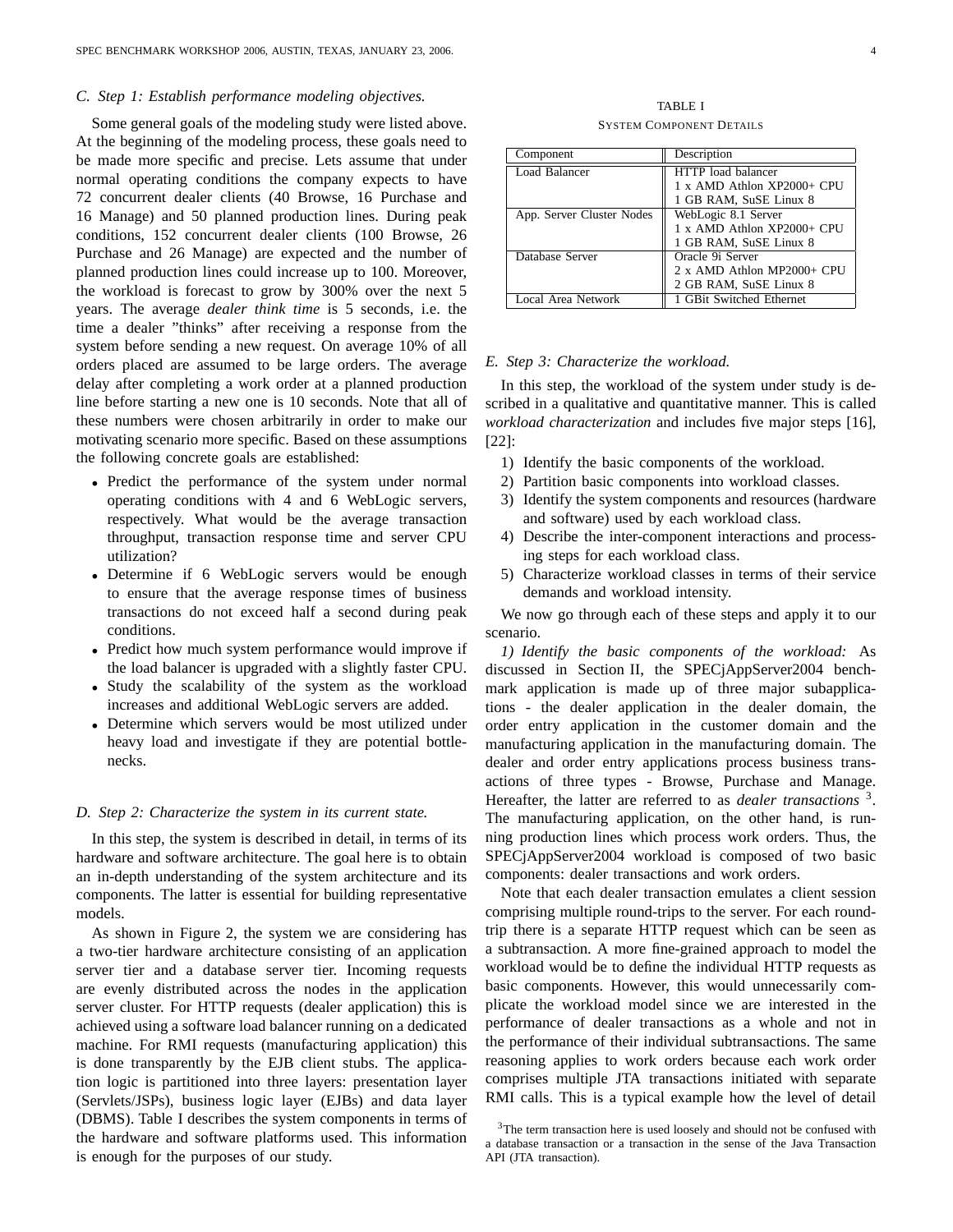in the modeling process is decided based on the modeling objectives.

*2) Partition basic components into workload classes:* The basic components of real workloads are typically heterogeneous in nature. In order to improve the representativeness of the workload model and increase its predictive power, the basic components must be partitioned into classes (called *workload classes*) that have similar characteristics. The partitioning can be done based on different criteria depending on the type of system modeled and the goals of the modeling effort [18], [23].

We now partition the basic components of the workload into classes according to the type of work being done. There are three types of dealer transactions - Browse, Purchase and Manage. Since we are interested in their individual behavior, we model them using separate workload classes. Work orders, on the other hand, can be divided into two types based on whether they are processed on a planned or large order line. While planned lines run on a predefined schedule, large order lines run only when a large order arrives in the customer domain. Each large order generates a separate work order processed *asynchronously* on a dedicated large order line. Thus, work orders originating from large orders are different from ordinary work orders in terms of the way their processing is initiated and in terms of their resource usage. To distinguish between the two types of work orders they are modeled using two separate workload classes: *WorkOrder* (for ordinary work orders) and *LargeOrder* (for work orders generated by large orders). The latter will hereafter be referred to as WorkOrder and LargeOrder transactions, respectively. Altogether, we end up with five workload classes: Browse, Purchase, Manage, WorkOrder and LargeOrder.

*3) Identify the system components and resources used by each workload class:* The next step is to identify the system components (hardware and software resources) used by each workload class. The following hardware resources are used by dealer transactions:

- *•* The CPU of the load balancer machine (LB-C)
- *•* The CPU of an application server in the cluster (AS-C)
- The CPUs of the database server (DB-C)
- The disk drive of the database server (DB-D)
- *•* The Local Area Network (LAN)

WorkOrders and LargeOrders use the same resources with exception of the first one (LB-C), since their processing is driven through direct RMI calls to the EJBs in the WebLogic cluster bypassing the HTTP load balancer. As far as software resources are concerned, all workload classes use the WebLogic servers and the Oracle DBMS. Dealer transactions additionally use the software load balancer which is running on a dedicated server. For a transaction to be processed by a WebLogic server, a thread must be allocated from the server's thread pool.

*4) Describe the inter-component interactions and processing steps for each workload class:* The aim of this step is to describe the flow of control for each workload class. Also for each processing step, the hardware and software resources used must be specified. Different notations may be exploited for this purpose, for example Client/Server Interaction Diagrams (CSID) [19], Communication-Processing Delay Diagrams [18], Execution Graphs [24], as well as conventional UML Sequence and Activity Diagrams [25].

All of the five workload classes identified comprise multiple processing tasks and therefore we will refer to them as composite transactions. Figures 3 and 4 use execution graphs to illustrate the processing steps (subtransactions) of transactions from the different workload classes. For every subtransaction, multiple system components are involved and they interact to perform the respective operation. The intercomponent interactions and flow of control for subtransactions are depicted in Figure 5 by means of Client/Server Interaction Diagrams (CSID) [19]. Directed arcs show the flow of control from one node to the next during execution. Depending on the path followed, different execution scenarios are possible. For example, for dealer subtransactions two scenarios are possible depending on whether the database needs to be accessed or not. Dealer subtransactions that do not access the database (e.g. goToHomePage) follow the path  $1 \rightarrow 2 \rightarrow 3 \rightarrow 4$ , whereas dealer subtransactions that access the database (e.g. showInventory or checkOut) follow the path  $1 \rightarrow 2 \rightarrow 3 \rightarrow$  $5 \rightarrow 6 \rightarrow 7$ . Since most dealer subtransactions do access the database, for simplicity, it is assumed that all of them follow the second path.



Fig. 3. Execution graphs showing the subtransactions of Purchase and Manage transactions.

*5) Characterize workload classes in terms of their service demands and workload intensity:* In this step, the load placed by the workload classes on the system is quantified. Two sets of parameters must be specified for each workload class: service demand parameters and workload intensity parameters. Service demand parameters specify the total amount of service time required by each workload class at each resource. Workload intensity parameters provide for each workload class a measure of the number of units of work, i.e. requests or transactions, that contend for system resources.

Since the system is available for testing, the service demands can be determined by injecting load into the system and taking measurements. Note that it is enough to have a single WebLogic server available in order to do this. The *Service Demand Law* can be used to estimate the service demands based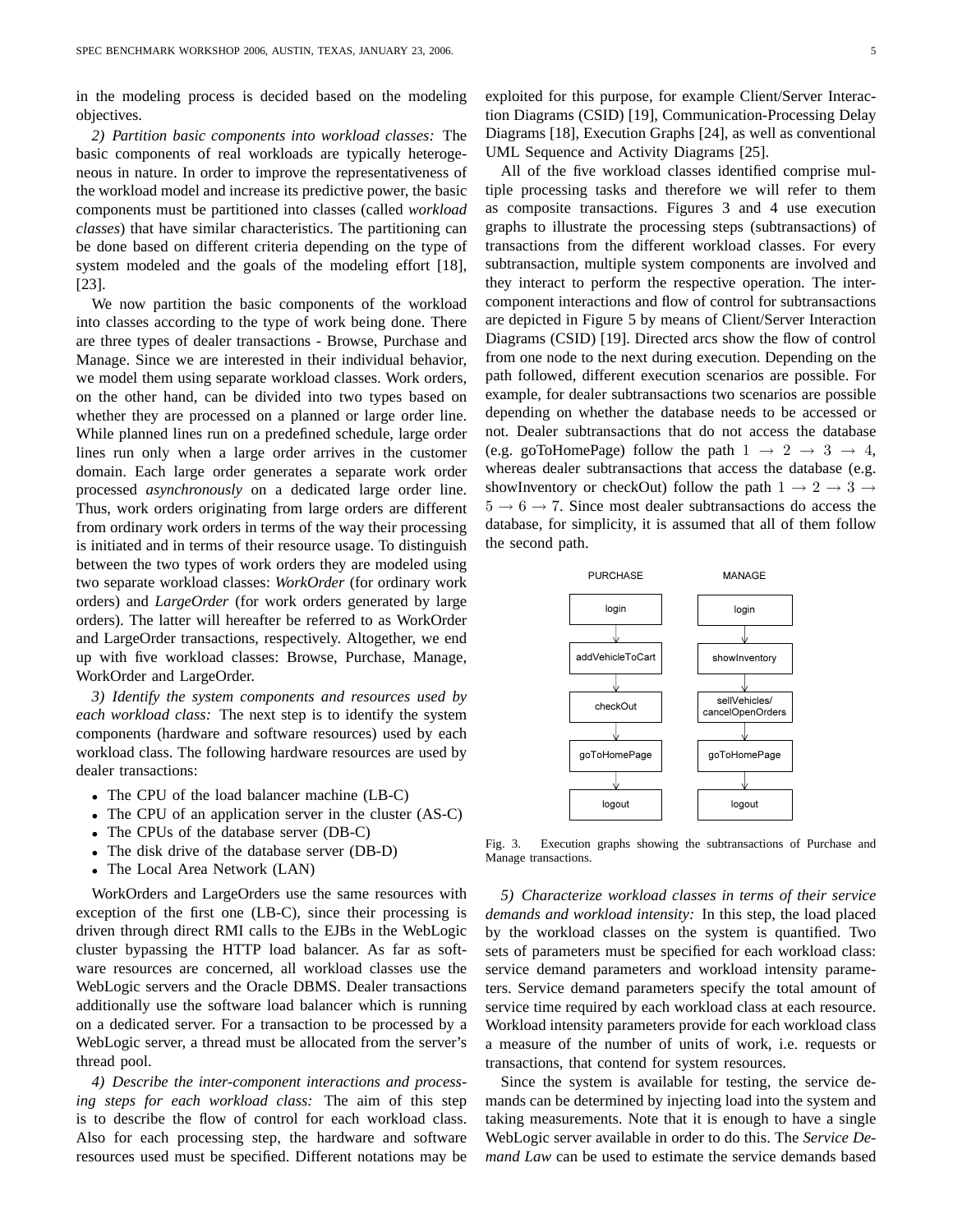

Fig. 4. Execution graphs showing the subtransactions of Browse, WorkOrder and LargeOrder transactions.



(A). Subtransactions of Browse, Purchase and Manage



(B). Subtransactions of WorkOrder and LargeOrder

Fig. 5. Client/Server interaction diagrams showing the flow of control during processing of subtransactions.

on measured resource utilization and transaction throughput data [26]. The latter states that the service demand  $D_i$ <sub>r</sub> of class *r* transactions at resource *i* is equal to the average utilization  $U_{i,r}$  of resource *i* by class *r* transactions, divided by the average throughput  $X_{0,r}$  of class *r* transactions during the measurement interval, i.e.

$$
D_{i,r} = \frac{U_{i,r}}{X_{0,r}}\tag{1}
$$

For each of the five workload classes a separate experiment was conducted measuring the utilization of the various system resources. CPU utilization was measured using the vmstat utility on Linux. The disk utilization of the database server was measured with the help of the Oracle 9i Intelligent Agent which proved to have negligible overhead. Table II reports the estimated service demand parameters for the five request classes in our workload model. It was decided to ignore the network, since all communications were taking place over 1 GBit LAN and communication times were negligible.

Note that, in order to keep the workload model simple, it is assumed that the total service demand of a transaction at a given system resource is spread evenly over its subtransactions. Thus, the service demand of a subtransaction can be estimated by dividing the measured total service demand

TABLE II WORKLOAD SERVICE DEMAND PARAMETERS

| Workload Class | $LB-C$  | $AS-C$ | $DB-C$ | $DB-D$          |
|----------------|---------|--------|--------|-----------------|
| <b>Browse</b>  | 42.72ms | 130ms  | 14ms   | 5 <sub>ms</sub> |
| Purchase       | 9.98ms  | 55ms   | 16ms   | 8 <sub>ms</sub> |
| Manage         | 9.93ms  | 59ms   | 19ms   | 7 <sub>ms</sub> |
| WorkOrder      |         | 34ms   | 24ms   | 2ms             |
| LargeOrder     |         | 92ms   | 34ms   | 2ms             |

of the transaction by the number of subtransactions it has. Whether this simplification is acceptable will become clear later when the model is validated. In case the estimation proves to be too inaccurate, we would have to come back and refine the workload model by measuring the service demands of subtransactions individually.

TABLE III WORKLOAD INTENSITY PARAMETERS

| Parameter               | Normal Conditions | Peak Conditions |
|-------------------------|-------------------|-----------------|
| <b>Browse Clients</b>   | 40                | 100             |
| <b>Purchase Clients</b> | 16                | 26              |
| Manage Clients          | 16                | 26              |
| Planned Lines           | 50                | 100             |
| Dealer Think Time       | 5 sec             | 5 sec           |
| Mfg Think Time          | 10 sec            | 10 sec          |

Now that the service demands of workload classes have been quantified, the workload intensity must be specified. For each workload class, the number of units of work (transactions) that contend for system resources must be indicated. The way workload intensity is specified is dictated by the modeling objectives. In our case, workload intensity was defined in terms of the following parameters (see Section III-C):

- *•* Number of concurrent dealer clients of each type and the average dealer think time.
- *•* Number of planned production lines and the average time they wait after processing a WorkOrder before starting a new one (*manufacturing think time* or *mfg think time*).

With workload intensity specified in this way, all workload classes are automatically modeled as closed. Two scenarios of interest were indicated when discussing the modeling objectives in Section III-C, operation under normal conditions and operation under peak conditions. The values of the workload intensity parameters for these two scenarios are shown in Table III. However, the workload had been forecast to grow by 300% and another goal of the study was to investigate the scalability of the system as the load increases. Therefore, scenarios with up to 300% higher workload intensity need to be considered as well.

# *F. Step 4: Develop a performance model.*

In this step, a performance model is developed that represents the different components of the system and its workload, and captures the main factors affecting its performance. The performance model can be used to understand the behavior of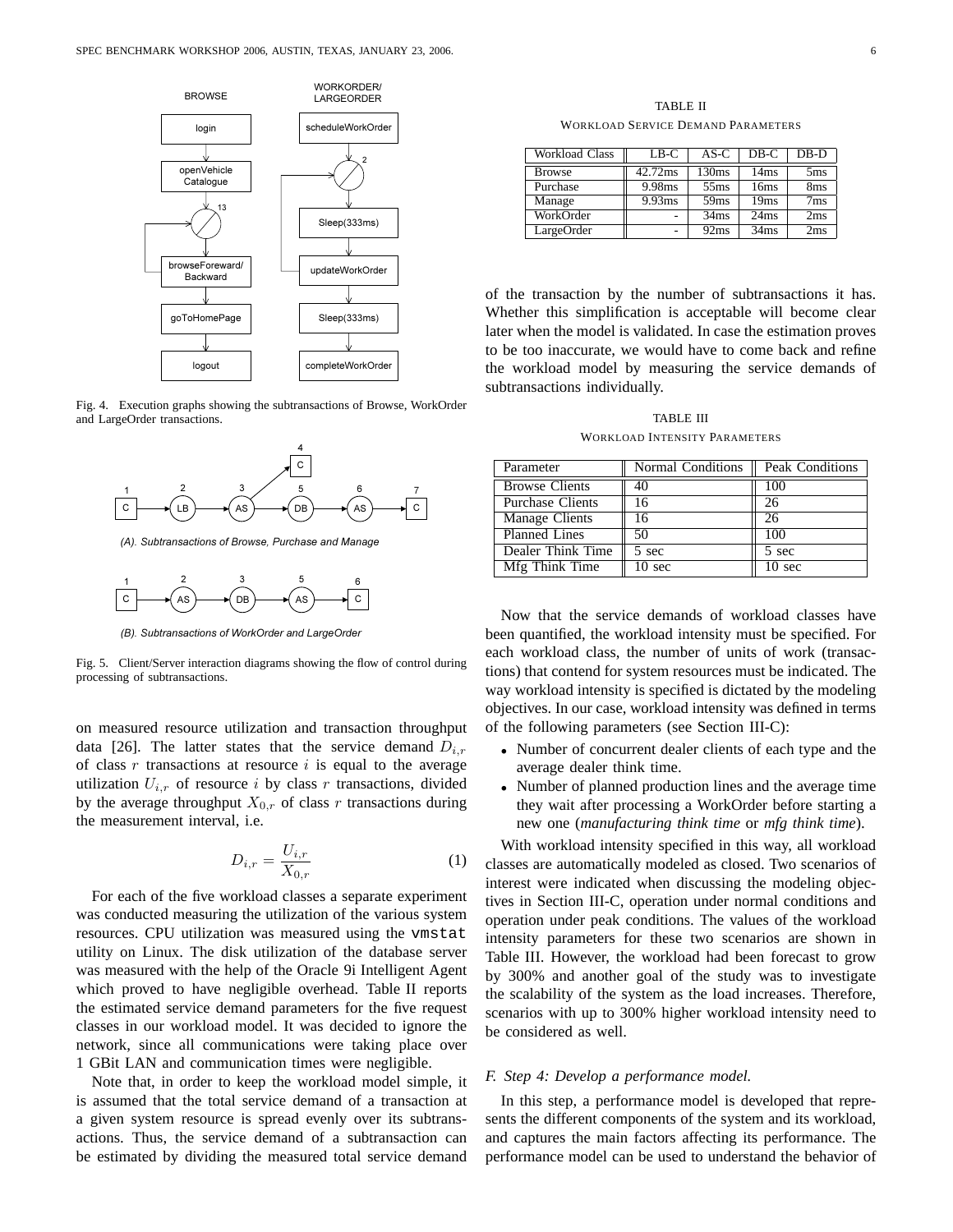the system and predict its performance under load. The approach presented here exploits QPN models to take advantage of the modeling power and expressiveness of QPNs. For an introduction to the QPN formalism refer to [13], [21], [27].

We start by discussing the way basic components of the workload are modeled. During workload characterization, five workload classes were identified. All of them represent composite transactions and are modeled using the following token types (colors): 'B' for Browse, 'P' for Purchase, 'M' for Manage, 'W' for WorkOrder and 'L' for LargeOrder.

The subtransactions of transactions from the different classes were shown in Figures 3 and 4. The inter-component interactions and flow of control for each subtransaction were illustrated in Figure 5. In order to make the performance model more compact, it is assumed that each server used during processing of a subtransaction is visited only once and that the subtransaction receives all of its service demands at the server's resources during that single visit. This simplification is typical for queueing models and has been widely employed. Similarly, during the service of a subtransaction at a server, for each server resource used (e.g. CPUs, disk drives), it is assumed that the latter is visited only one time receiving the whole service demand of the subtransaction at once. These simplifications make it easier to model the flow of control during processing of subtransactions. While characterizing the workload service demands in Section III-E.5, we additionally assumed that the total service demand of a transaction at a given system resource is spread evenly over its subtransactions. This allows us to consider the subtransactions of a given workload class as equivalent in terms of processing behavior and resource consumption. Thus, we can model subtransactions using a single token type (color) per workload class as follows: 'b' for Browse, 'p' for Purchase, 'm' for Manage, 'w' for WorkOrder and 'l' for LargeOrder. For the sake of compactness, the following additional notation will be used:

Symbol 'D' will be used to denote a 'B', 'P' or 'M' token, i.e. token representing a dealer transaction.

Symbol 'd' will be used to denote a 'b', 'p' or 'm' token, i.e. token representing a dealer subtransaction. Symbol 'o' will be used to denote a 'b', 'p', 'm', 'w' or 'l'

token, i.e. token representing a subtransaction of arbitrary type, hereafter called *subtransaction token*.

To further simplify the model, we assume that LargeOrder transactions are executed with a single subtransaction, i.e. their four subtransactions are bundled into a single subtransaction. The effect of this simplification on the overall system behavior is negligible, because large orders constitute only 10% of all orders placed, i.e. relatively small portion of the system workload. Following these lines of thought one could consider LargeOrder transactions as non-composite and drop the small 'l' tokens. However, in order to keep token definitions uniform across transaction classes, we will keep the small 'l' tokens and look at LargeOrder transactions as being composed of a single subtransaction represented by an 'l' token.

Following the guidelines for modeling the system components, resources and inter-component interactions presented in [21], we arrive at the model depicted in Figure 6. We use the notation " $A\{x\} \rightarrow B\{y\}$ " to denote a firing mode in which an 'x' token is removed from place A and a 'y' token is deposited in place B. Similarly,  ${}^{\prime\prime}A\{x\} \rightarrow \{\}{}^{\prime\prime}$  means that an 'x' token is removed from place A and destroyed without depositing tokens anywhere. Table IV provides some details on the places used in the model.

All token service times at the queues of the model are assumed to be exponentially distributed. We now examine in detail the life-cycle of tokens in the QPN model. As already discussed, upper-case tokens represent transactions, whereas lower-case tokens represent subtransactions. In the initial marking, tokens exist only in the depositories of places *C*<sup>1</sup> and  $C_2$ . The initial number of 'D' tokens ('B', 'P' or 'M') in the depository of the former determines the number of concurrent dealer clients, whereas the initial number of 'W' tokens in the depository of the latter determines the number of planned production lines running in the manufacturing domain. When a dealer client starts a dealer transaction, transition  $t_1$  is fired destroying a 'D' token from the depository of place  $C_1$  and creating a 'd' token in place *G*, which corresponds to starting the first subtransaction. The flow of control during processing of subtransactions in the system is modeled by moving their respective subtransaction tokens across the different places of the QPN. Starting at place *G*, a dealer subtransaction token ('d') is first sent to place *L* where it receives service at the CPU of the load balancer. After that it is moved to place *E* and from there it is routed to one of the *N* application server CPUs represented by places  $A_1$  to  $A_N$ . Transitions  $t_{11}, t_{13}, \ldots, t_{10+N}$  have equal firing probabilities (weights), so that subtransactions are probabilistically load-balanced across the *N* application servers. This approximates the round-robin mechanism used by the load-balancer to distribute incoming requests among the servers. Having completed its service at the application server CPU, the dealer subtransaction token is moved to place *F* from where it is sent to one of the two database server CPUs with equal probability (transitions  $t_4$  and  $t_5$  have equal firing weights). After completing its service at the CPU, the dealer subtransaction token is moved to place *H* where it receives service from the database disk subsystem. Once this is completed, the dealer subtransaction token is destroyed by transition  $t_8$  and there are two possible scenarios:

- 1) A new 'd' token is created in place *G*, which starts the next dealer subtransaction.
- 2) If there are no more subtransactions to be executed, the 'D' token removed from place  $C_1$  in the beginning of the transaction is returned. If the completed transaction is of type Purchase and it has generated a large order, additionally a token 'l' is created in place *E*.

After a 'D' token of a completed transaction returns back to place  $C_1$ , it spends some time at the IS queue of the latter. This corresponds to the time the dealer client "thinks" before starting the next transaction. Once the dealer think time has elapsed, the 'D' token is moved to the depository and the next transaction is started.

When a WorkOrder transaction is started on a planned line in the manufacturing domain, transition  $t_0$  is fired destroying a 'W' token from the depository of place  $C_2$  and creating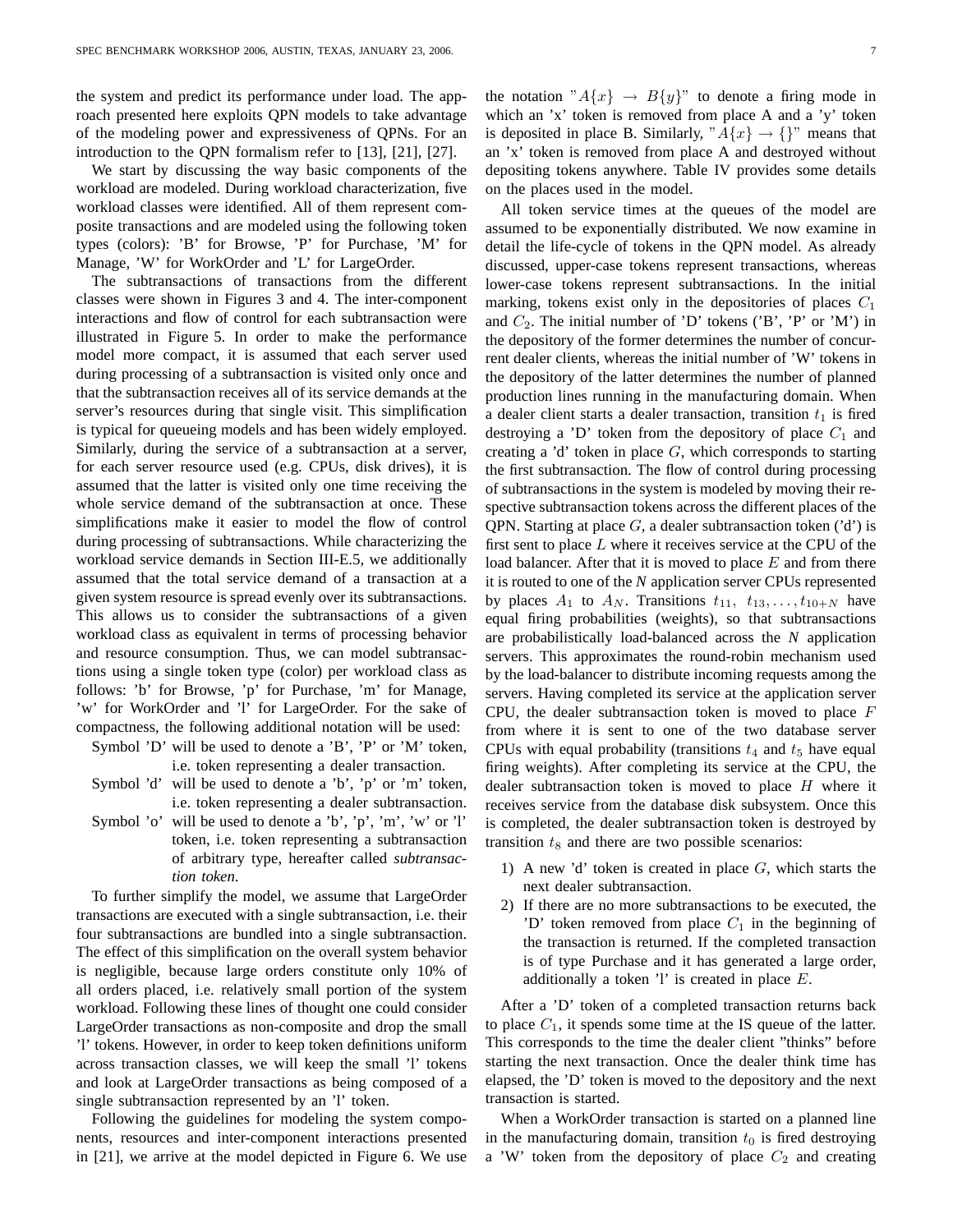

Fig. 6. Queueing Petri Net model of the system.

TABLE IV PLACES USED IN THE QUEUEING PETRI NET MODEL.

| Place            | Tokens          | Queue Type      | Description                                                                                |
|------------------|-----------------|-----------------|--------------------------------------------------------------------------------------------|
| $C_1$            | ${B, P, M}$     | $G/M/\infty/IS$ | Queueing place used to model concurrent dealer clients conducting dealer transactions. The |
|                  |                 |                 | time tokens spend here corresponds to the dealer think time.                               |
| $C_2$            | $\{W\}$         | $G/M/\infty/IS$ | Queueing place used to model planned production lines driving work order processing. The   |
|                  |                 |                 | time tokens spend here corresponds to the mfg think time.                                  |
| G                | $\{b,p,m\}$     | na              | Ordinary place where dealer subtransaction tokens are created when new subtransactions are |
|                  |                 |                 | started.                                                                                   |
| L                | $\{b,p,m\}$     | G/M/1/PS        | Queueing place used to model the CPU of the load balancer machine.                         |
| E                | $\{b,p,m,l,w\}$ | na              | Ordinary place where subtransaction tokens arrive before they are distributed over the     |
|                  |                 |                 | application server nodes.                                                                  |
| $A_i$            | $\{b,p,m,l,w\}$ | G/M/1/PS        | Queueing places used to model the CPUs of the $N$ application server nodes.                |
| $\overline{F}$   | $\{b,p,m,l,w\}$ | na              | Ordinary place where subtransaction tokens arrive when visiting the database server. From  |
|                  |                 |                 | here tokens are evenly distributed over the two database server CPUs.                      |
| $\overline{B_j}$ | $\{b,p,m,l,w\}$ | G/M/1/PS        | Queueing places used to model the two CPUs of the database server.                         |
| H                | $\{b,p,m,l,w\}$ | G/M/1/FCFS      | Oueueing place used to model the disk subsystem (made up of a single 100 GB disk drive)    |
|                  |                 |                 | of the database server.                                                                    |
| $\overline{P}$   | w               | $G/M/\infty/IS$ | Queueing place used to model the virtual production line stations that work orders move    |
|                  |                 |                 | along during their processing. The time tokens spend here corresponds to the average delay |
|                  |                 |                 | at a production line station (i.e. 333 ms) emulated by the manufacturing application.      |

a 'w' token in place *E*, which corresponds to starting the first subtransaction. Since WorkOrder subtransaction requests are load-balanced transparently (by the EJB client stubs) without using a load balancer, the WorkOrder subtransaction token ('w') is routed directly to the application server CPUs places  $A_1$  to  $A_N$ . It then moves along the places representing the application server and database server resources exactly in the same way as dealer subtransaction tokens. After it completes its service at place *H*, the following two scenarios are possible:

1) The 'w' token is sent to place *P* whose IS queue delays it for 333 ms, corresponding to the delay at a virtual production line station. After that the token is destroyed by transition  $t_{10}$  and a new 'w' token is created in place *E*, representing the next WorkOrder subtransaction.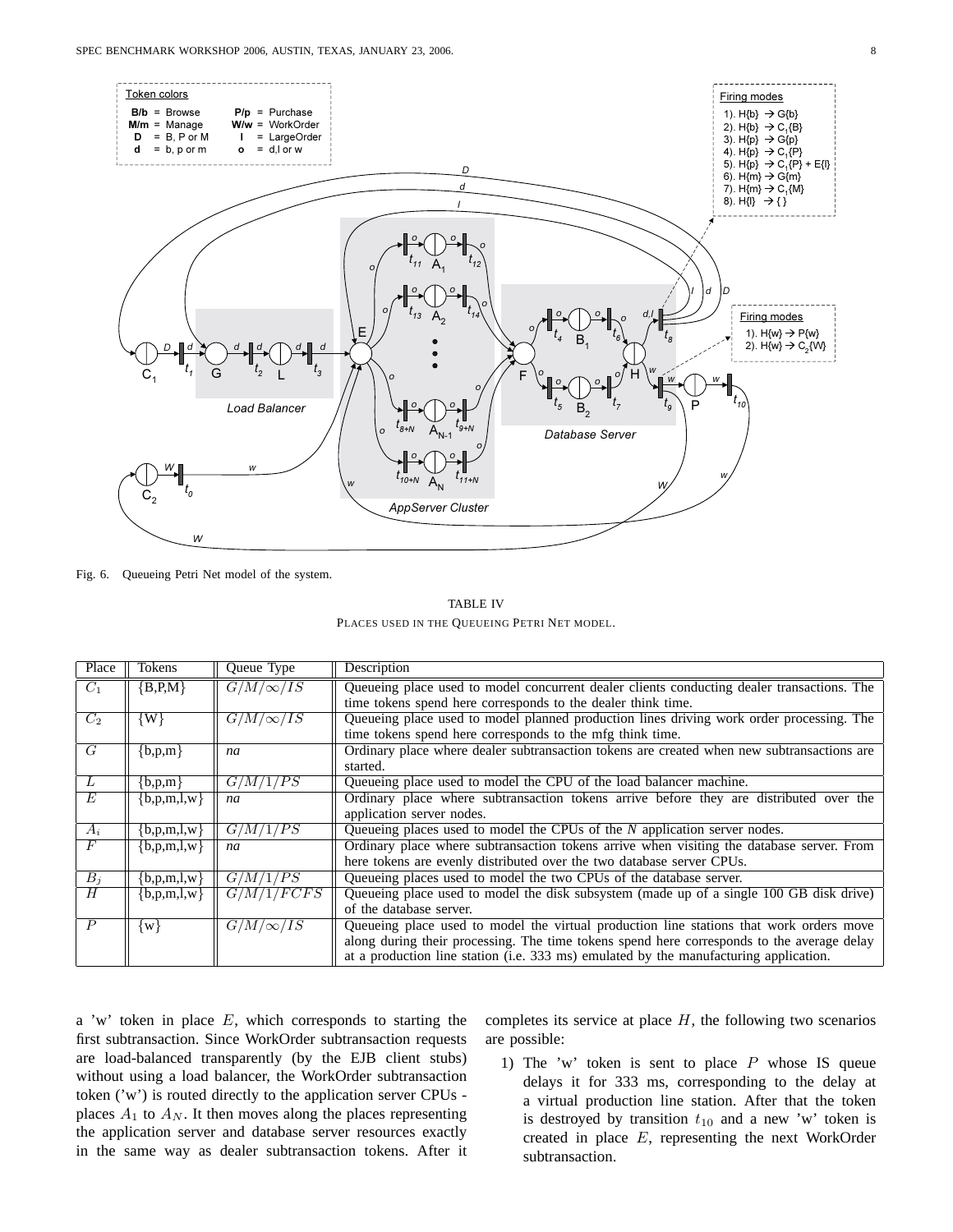#### TABLE V

FIRING MODES OF TRANSITION *t*<sup>8</sup>

| Mode | Action                                   | Case Modeled                                                                        |
|------|------------------------------------------|-------------------------------------------------------------------------------------|
|      | $H\{b\} \rightarrow G\{b\}$              | Browse subtransaction has been completed. Parent transaction is not finished yet.   |
|      | $H\{b\} \rightarrow C_1\{B\}$            | Browse subtransaction has been completed. Parent transaction is finished.           |
|      | $H\{p\} \rightarrow G\{p\}$              | Purchase subtransaction has been completed. Parent transaction is not finished yet. |
|      | $H\{p\} \rightarrow C_1\{P\}$            | Purchase subtransaction has been completed. Parent transaction is finished.         |
|      | $H\{p\} \to C_1\{P\} + E\{l\}$           | Same as (4), but assuming that completed transaction has generated a large order.   |
|      | $H\{\overline{m}\}\to G\{\overline{m}\}$ | Manage subtransaction has been completed. Parent transaction is not finished yet.   |
|      | $H\{m\} \rightarrow C_1\{M\}$            | Manage subtransaction has been completed. Parent transaction is finished.           |
|      | $H\{l\} \rightarrow \{\}$                | LargeOrder transaction has been completed. Its token is simply destroyed.           |

2) If there are no more subtransactions to be executed, the 'w' token is destroyed by transition  $t_9$  and the 'W' token removed from place  $C_2$  in the beginning of the transaction is returned.

After a 'W' token of a completed transaction returns back to place  $C_2$ , it spends some time at the IS queue of the latter. This corresponds to the time waited after completing a work order at a production line before starting the next one. Once this time has elapsed, the 'W' token is moved to the depository and the next transaction is started.

All transitions of the model are immediate and, with exception of  $t_8$  and  $t_9$ , they all have equal weights for all of their firing modes. The assignment of firing weights to transitions  $t_8$ and  $t<sub>9</sub>$  is critical to achieving the desired behavior of transactions in the model. Weights must be assigned in such a way that transactions are terminated only after all of their subtransactions have been completed. We will now explain how this is done starting with transition  $t_9$  which has the following two firing modes:

- 1)  $H\{w\} \rightarrow P\{w\}$ : Corresponds to the case where a WorkOrder subtransaction has been completed, but its parent transaction is not finished yet. The parent transaction is delayed for 333 ms at the production line station (place *P*) and then its next subtransaction is started by depositing a new 'w' token in place *E*.
- 2)  $H\{w\} \rightarrow C_2\{W\}$ : Corresponds to the case where a WorkOrder subtransaction has been completed leading to completion of its parent transaction. The 'W' token removed from place  $C_2$  in the beginning of the parent WorkOrder transaction is now returned back.

According to Section III-E.4 (Figure 4), WorkOrder transactions are comprised of four subtransactions. This means that, for every WorkOrder transaction, four subtransactions have to be executed before the transaction is completed. To model this behavior, the firing weights (probabilities) of modes 1 and 2 are set to 3*/*4 and 1*/*4, respectively. Thus, out of every four times a 'w' token arrives in place  $H$  and enables transition  $t_9$ , on average the latter will be fired three times in mode 1 and one time in mode 2, completing a WorkOrder transaction.

Transition  $t_8$ , on the other hand, has eight firing modes as shown in Table V. According to Section III-E.4 (Figure 3), Browse transactions have 17 subtransactions, whereas Purchase and Manage have only 5. This means that, for every Browse transaction, 17 subtransactions have to be executed before the transaction is completed, i.e. out of every 17 times a 'b' token arrives in place  $H$  and enables transition  $t_8$ , the latter has to be fired 16 times in mode 1 and one time in mode 2 completing a Browse transaction. Similarly, out of every 5 times an 'm' token arrives in place *H* and enables transition  $t_8$ , the latter has to be fired 4 times in mode 6 and one time in mode 7 completing a Manage transaction. Out of every 5 times a 'p' token arrives in place *H* and enables transition  $t_8$ , the latter has to be fired 4 times in mode 3 and one time in mode 4 or mode 5, depending on whether a large order has been generated. On average 10% of all completed Purchase transactions generate large orders. Modeling these conditions probabilistically leads to a system of simultaneous equations that the firing weights (probabilities) of transition  $t_8$  need to fulfil. One possible solution is the following:  $w(1) = 16$ ,  $w(2) = 1$ ,  $w(3) = 13.6$ ,  $w(4) = 3.06$ ,  $w(5) = 0.34, w(6) = 13.6, w(7) = 3.4, w(8) = 17.$ 

The workload intensity and service demand parameters from Section III-E.5 (Tables II and III) are used to provide values for the service times of tokens at the various queues of the model. A separate set of parameter values is specified for each workload scenario considered. The service times of subtransactions at the queues of the model are estimated by dividing the total service demands of the respective transactions by the number of subtransactions they have.

*G. Step 5: Validate, refine and/or calibrate the model.*

Parameter Scenario 1 Scenario 2 Browse Clients 20 40 Purchase Clients | 10 | 20 Manage Clients 10 30<br>Planned Lines 30 50 Planned Lines Dealer Think Time 5 sec 5 sec Mfg Think Time  $\parallel$  10 sec  $\parallel$  10 sec

TABLE VI INPUT PARAMETERS FOR VALIDATION SCENARIOS

The model developed in the previous sections is now validated by comparing its predictions against measurements on the real system. Two application server nodes are available for the validation experiments. The model predictions are verified for a number of different scenarios under different transaction mixes and workload intensities. The model input parameters for two specific scenarios considered here are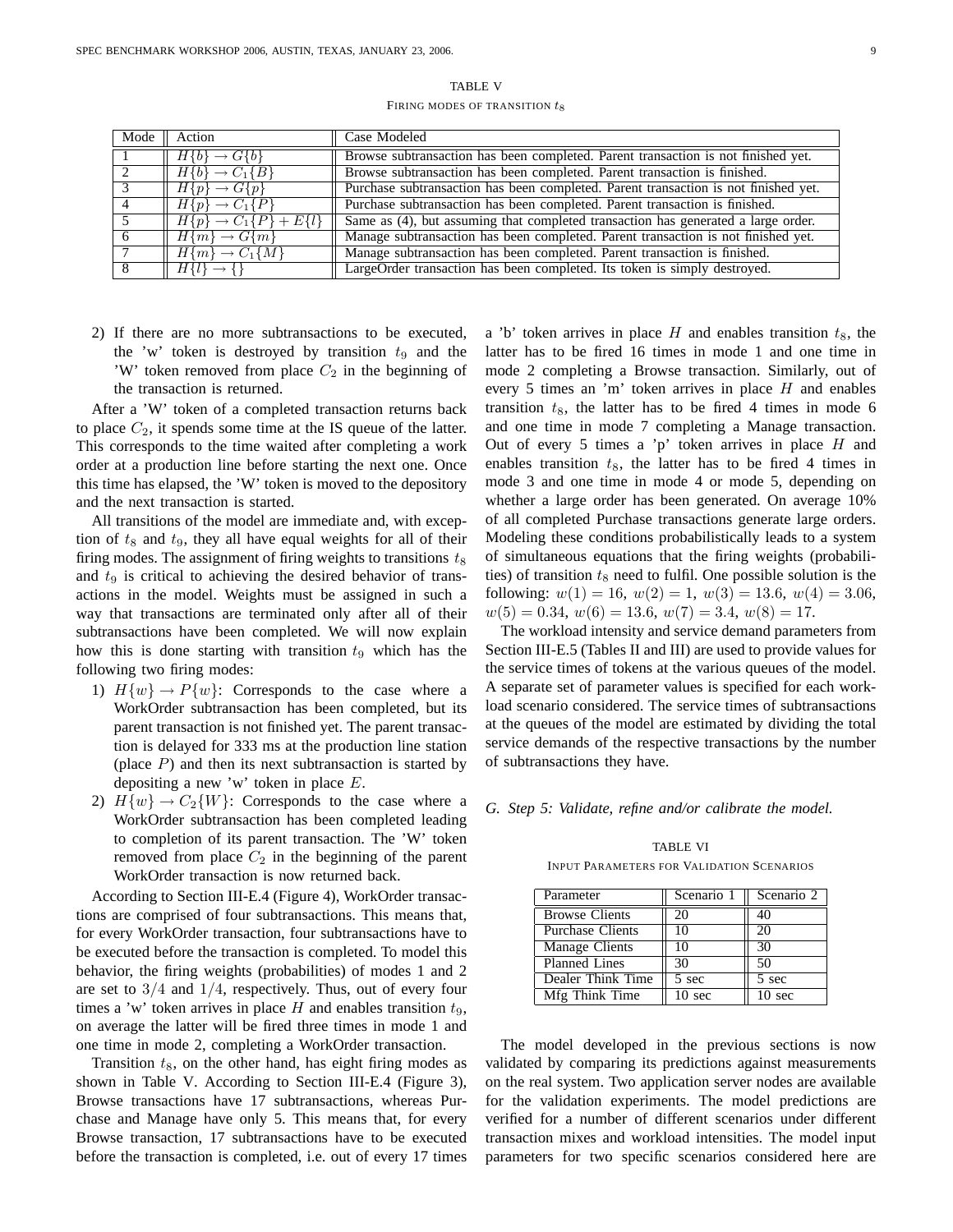|                                 | Validation Scenario 1 |          |          |        | Validation Scenario 2 |          |  |
|---------------------------------|-----------------------|----------|----------|--------|-----------------------|----------|--|
| <b>METRIC</b>                   | Model                 | Measured | Error    | Model  | Measured              | Error    |  |
| <b>Browse Throughput</b>        | 3.784                 | 3.718    | $+1.8\%$ | 6.988  | 6.913                 | $+1.1%$  |  |
| Purchase Throughput             | 1.948                 | 1.963    | $-0.7\%$ | 3.781  | 3.808                 | $-0.7\%$ |  |
| Manage Throughput               | 1.940                 | 1.988    | $-2.4\%$ | 5.634  | 5.530                 | $+1.9%$  |  |
| WorkOrder Throughput            | 2.713                 | 2.680    | $+1.2\%$ | 4.469  | 4.510                 | $-0.9\%$ |  |
| LargeOrder Throughput           | 0.197                 | 0.214    | $-8.1\%$ | 0.377  | 0.383                 | $-1.56%$ |  |
| <b>Browse Response Time</b>     | 289ms                 | 256ms    | $+12.9%$ | 704ms  | 660 <sub>ms</sub>     | $+6.7\%$ |  |
| Purchase Response Time          | 131ms                 | 120ms    | $+9.2%$  | 309ms  | 305ms                 | $+1.3%$  |  |
| Manage Response Time            | 139ms                 | 130ms    | $+6.9\%$ | 329ms  | 312ms                 | $+5.4%$  |  |
| WorkOrder Response Time         | 1087ms                | 1108ms   | $-1.9\%$ | 1199ms | 1209ms                | $-0.8\%$ |  |
| Load Balancer CPU Utilization   | 20.1%                 | 19.5%    | $+3.1%$  | 39.2%  | 40.3%                 | $-2.7%$  |  |
| WebLogic Server CPU Utilization | 41.3%                 | 38.5%    | $+7.3%$  | 81.8%  | 83.0%                 | $-1.4%$  |  |
| Database Server CPU Utilization | 9.7%                  | 8.8%     | $+10.2%$ | 19.3%  | 19.3%                 | $0.0\%$  |  |

TABLE VII VALIDATION RESULTS

shown in Table VI. Table VII compares the model predictions against measurements on the system. The maximum modeling error for throughput is 8.1%, for utilization 10.2% and for response time 12.9%. Varying the transaction mix and workload intensity led to predictions of similar accuracy. Since these results are reasonable, the model is considered valid. Note that the model validation process is iterative in nature and is usually repeated multiple times as the model evolves. Even though the model is deemed valid at this point of the study, the model might lose its validity when it is modified in order to reflect changes in the system. Generally, it is required that the validation is repeated after every modification of the model.

# *H. Step 6: Use model to predict system performance.*

In Section III-C some concrete goals were set for the performance study. The system model is now used to predict the performance of the system for the deployment configurations and workload scenarios of interest. In order to validate our approach, for each scenario considered we compare the model predictions against measurements on the real system. Note that this validation is not part of the methodology itself and normally it does not have to be done. Indeed, if we would have to validate the model results for every scenario considered, there would be no point in using the model in the first place. The reason we validate the model results here is to demonstrate the effectiveness of our methodology and showcase the predictive power of the QPN models it is based on.

Table IX reports the analysis results for the scenarios under normal operating conditions with 4 and 6 application server nodes. In both cases, the model predictions are very close to the measurements on the real system. Even for response times, the modeling error does not exceed 10.1%. Table X shows the model predictions for two scenarios under peak conditions with 6 application server nodes. The first one uses the original load balancer, while the second one uses an upgraded load balancer with a faster CPU. The faster CPU results in lower service demands as shown in Table VIII. With the original load balancer six application server nodes turned out to be insufficient to guarantee average response times of business transactions below half a second. However, with the upgraded load balancer this was achieved. In the rest of the scenarios considered, the upgraded load balancer will be used.

TABLE VIII LOAD BALANCER SERVICE DEMANDS

| Load Balancer | <b>Browse</b> | Purchase | Manage |
|---------------|---------------|----------|--------|
| Original      | 42.72ms       | 9.98ms   | 9.93ms |
| Upgraded      | 32.25ms       | 8.87ms   | 8.56ms |

We now investigate the behavior of the system as the workload intensity increases beyond peak conditions and further application server nodes are added. Table XI shows the model predictions for two scenarios with an increased number of concurrent Browse clients, i.e. 150 in the first one and 200 in the second one. In both scenarios the number of application server nodes is 8. As evident from the results, the load balancer is completely saturated when increasing the workload intensity and it becomes a bottleneck limiting the overall system performance. Therefore, adding further application server nodes would not bring any benefit, unless the load balancer is replaced with a faster one.

# *I. Step 7: Analyze results and address modeling objectives.*

We can now use the results from the performance analysis to address the goals established in Section III-C. By means of the developed QPN model, we were able to predict the performance of the system under normal operating conditions with 4 and 6 WebLogic servers. It turned out that using the original load balancer six application server nodes were insufficient to guarantee average response times of business transactions below half a second. Upgrading the load balancer with a slightly faster CPU led to the CPU utilization of the load balancer dropping by a good 20 percent. As a result, the response times of dealer transactions improved by 15 to 27 percent meeting the "half a second" requirement. However, increasing the workload intensity beyond peak conditions revealed that the load balancer was a bottleneck resource, preventing us to scale the system by adding additional WebLogic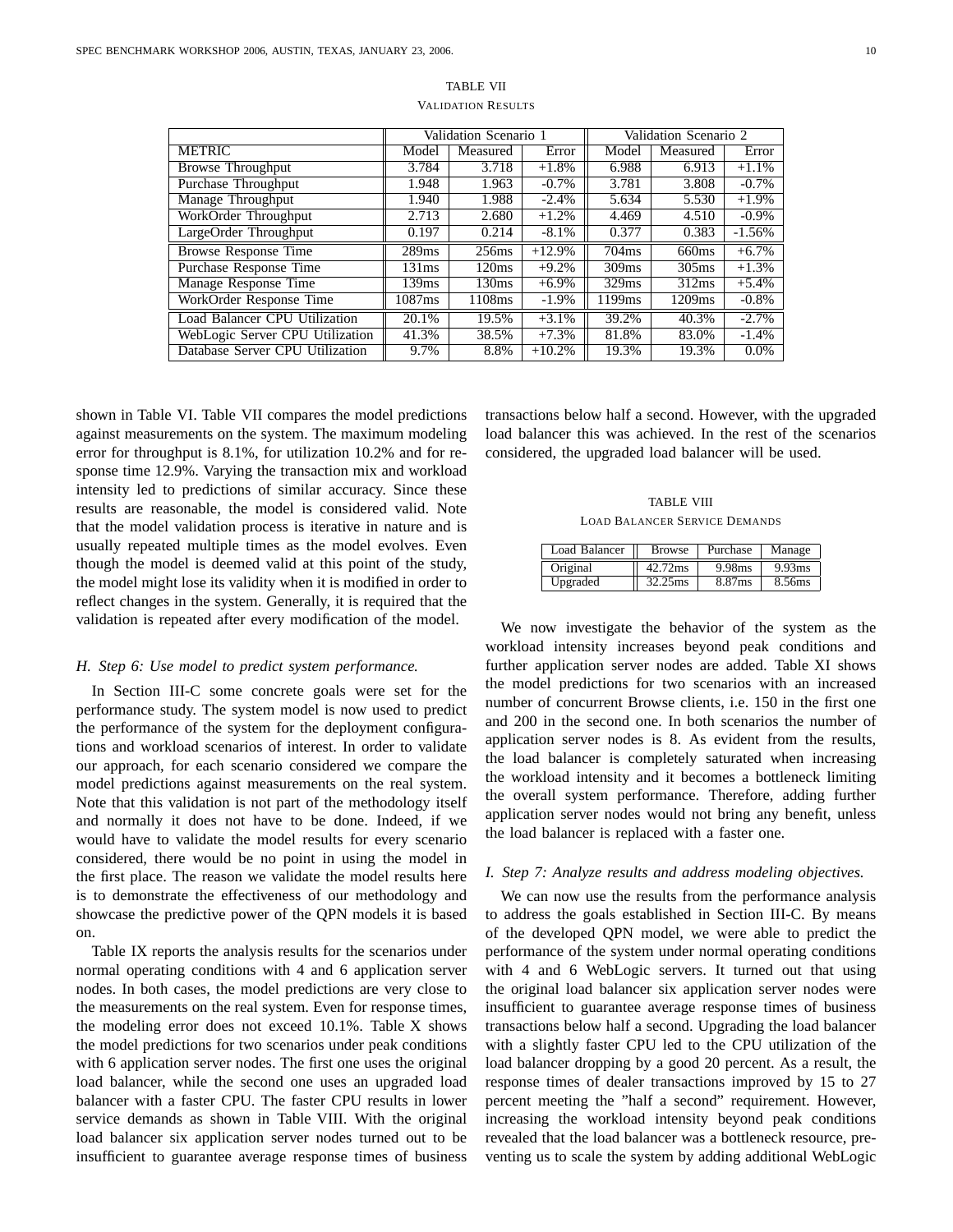# TABLE IX

ANALYSIS RESULTS FOR SCENARIOS UNDER NORMAL CONDITIONS WITH 4 AND 6 APP. SERVER NODES

|                                      | 4 App. Server Nodes |                    |          | 6 App. Server Nodes |                    |         |
|--------------------------------------|---------------------|--------------------|----------|---------------------|--------------------|---------|
| <b>METRIC</b>                        | Model               | Measured           | Error    | Model               | Measured           | Error   |
| <b>Browse Throughput</b>             | 7.549               | 7.438              | $+1.5%$  | 7.589               | 7.415              | $+2.3%$ |
| Purchase Throughput                  | 3.119               | 3.105              | $+0.5\%$ | 3.141               | 3.038              | $+3.4%$ |
| Manage Throughput                    | 3.111               | 3.068              | $+1.4%$  | 3.117               | 2.993              | $+4.1%$ |
| WorkOrder Throughput                 | 4.517               | 4.550              | $-0.7\%$ | 4.517               | 4.320              | $+4.6%$ |
| LargeOrder Throughput                | 0.313               | 0.318              | $-1.6\%$ | 0.311               | 0.307              | $+1.3%$ |
| <b>Browse Response Time</b>          | 299ms               | 282ms              | $+6.0\%$ | 266ms               | 267ms              | $-0.4%$ |
| <b>Purchase Response Time</b>        | 131ms               | 119ms              | $+10.1%$ | 116ms               | 110ms              | $+5.5%$ |
| Manage Response Time                 | 140ms               | 131ms              | $+6.9\%$ | 125ms               | 127ms              | $-1.6%$ |
| WorkOrder Response Time              | 1086ms              | 1109 <sub>ms</sub> | $-2.1%$  | 1077ms              | 1100 <sub>ms</sub> | $-2.1%$ |
| <b>Load Balancer CPU Utilization</b> | 38.5%               | 38.0%              | $+1.3%$  | 38.7%               | 38.5%              | $+0.1%$ |
| WebLogic Server CPU Utilization      | 38.0%               | 35.8%              | $+6.1%$  | 25.4%               | 23.7%              | $+0.7%$ |
| Database Server CPU Utilization      | 16.7%               | 18.5%              | $-9.7\%$ | 16.7%               | 15.5%              | $+0.8%$ |

#### TABLE X

# ANALYSIS RESULTS FOR SCENARIOS UNDER PEAK CONDITIONS WITH 6 APP. SERVER NODES

|                                 | Original Load Balancer |                    |          | <b>Upgraded Load Balancer</b> |                   |          |
|---------------------------------|------------------------|--------------------|----------|-------------------------------|-------------------|----------|
| <b>METRIC</b>                   | Model                  | Measured           | Error    | Model                         | Measured          | Error    |
| <b>Browse</b> Throughput        | 17.960                 | 17.742             | $+1.2%$  | 18.471                        | 18.347            | $+0.7%$  |
| Purchase Throughput             | 4.981                  | 4.913              | $+1.4%$  | 5.027                         | 5.072             | $-0.8%$  |
| Manage Throughput               | 4.981                  | 4.995              | $-0.3%$  | 5.013                         | 5.032             | $-0.4%$  |
| WorkOrder Throughput            | 8.984                  | 8.880              | $+1.2%$  | 9.014                         | 8.850             | $+1.8%$  |
| LargeOrder Throughput           | 0.497                  | 0.490              | $+1.4%$  | 0.501                         | 0.515             | $-2.7%$  |
| <b>Browse Response Time</b>     | 567 <sub>ms</sub>      | $\overline{5}34ms$ | $+6.2%$  | 413ms                         | 440ms             | $-6.5\%$ |
| Purchase Response Time          | 214ms                  | 198 <sub>ms</sub>  | $+8.1%$  | 182ms                         | 165 <sub>ms</sub> | $+10.3%$ |
| Manage Response Time            | 224ms                  | 214ms              | $+4.7%$  | 193ms                         | 187 <sub>ms</sub> | $+3.2%$  |
| WorkOrder Response Time         | 1113ms                 | 1135ms             | $-1.9\%$ | 1115 <sub>ms</sub>            | 1123ms            | $-0.7\%$ |
| Load Balancer CPU Utilization   | 86.6%                  | 88.0%              | $-1.6%$  | 68.2%                         | 70.0%             | $-2.6%$  |
| WebLogic Server CPU Utilization | 54.3%                  | 53.8%              | $+0.9\%$ | 55.4%                         | 55.3%             | $+0.2%$  |
| Database Server CPU Utilization | 32.9%                  | 34.5%              | $-4.6\%$ | 33.3%                         | 35.0%             | $-4.9\%$ |

#### TABLE XI

ANALYSIS RESULTS FOR SCENARIOS UNDER HEAVY LOAD WITH 8 APP. SERVER NODES

|                                 | Heavy Load Scenario 1 |          |          | Heavy Load Scenario 2 |          |          |
|---------------------------------|-----------------------|----------|----------|-----------------------|----------|----------|
| <b>METRIC</b>                   | Model                 | Measured | Error    | Model                 | Measured | Error    |
| <b>Browse Throughput</b>        | 26.505                | 25.905   | $+2.3%$  | 28.537                | 26.987   | $+5.7%$  |
| Purchase Throughput             | 4.948                 | 4.817    | $+2.7%$  | 4.619                 | 4.333    | $+6.6%$  |
| Manage Throughput               | 4.944                 | 4.825    | $+2.5%$  | 4.604                 | 4.528    | $+1.6%$  |
| WorkOrder Throughput            | 8.984                 | 8.820    | $+1.8%$  | 9.003                 | 8.970    | $+0.4%$  |
| LargeOrder Throughput           | 0.497                 | 0.488    | $+1.8%$  | 0.460                 | 0.417    | $+10.4%$ |
| <b>Browse Response Time</b>     | 664ms                 | 714ms    | $-7.0\%$ | 2012ms                | 2288ms   | $-12.1%$ |
| Purchase Response Time          | 253ms                 | 257ms    | $-1.6%$  | 632ms                 | 802ms    | $-21.2%$ |
| Manage Response Time            | 263ms                 | 276ms    | $-4.7\%$ | 630ms                 | 745ms    | $-15.4%$ |
| WorkOrder Response Time         | 1116ms                | 1128ms   | $-1.1\%$ | 1123ms                | 1132ms   | $-0.8%$  |
| Load Balancer CPU Utilization   | 94.1%                 | 95.0%    | $-0.9\%$ | 99.9%                 | 100.0%   | $-0.1\%$ |
| WebLogic Server CPU Utilization | 54.5%                 | 54.1%    | $+0.7\%$ | 57.3%                 | 55.7%    | $+2.9%$  |
| Database Server CPU Utilization | 38.8%                 | 42.0%    | $-7.6%$  | 39.6%                 | 42.0%    | $-5.7\%$ |

servers (see Figure 7). Therefore, in light of the expected workload growth, the company should either replace the load balancer machine with a faster one or consider using a more efficient load balancing method. After this is done, the performance analysis should be repeated to make sure that there are no other system bottlenecks.

# IV. CONCLUSION

In this paper, we presented a case study with the industrystandard SPECjAppServer2004 benchmark in which the latter was used as a representative J2EE application in order to introduce a systematic approach for predicting the performance and scalability of J2EE applications. The approach is based on performance modeling and simulation. It takes